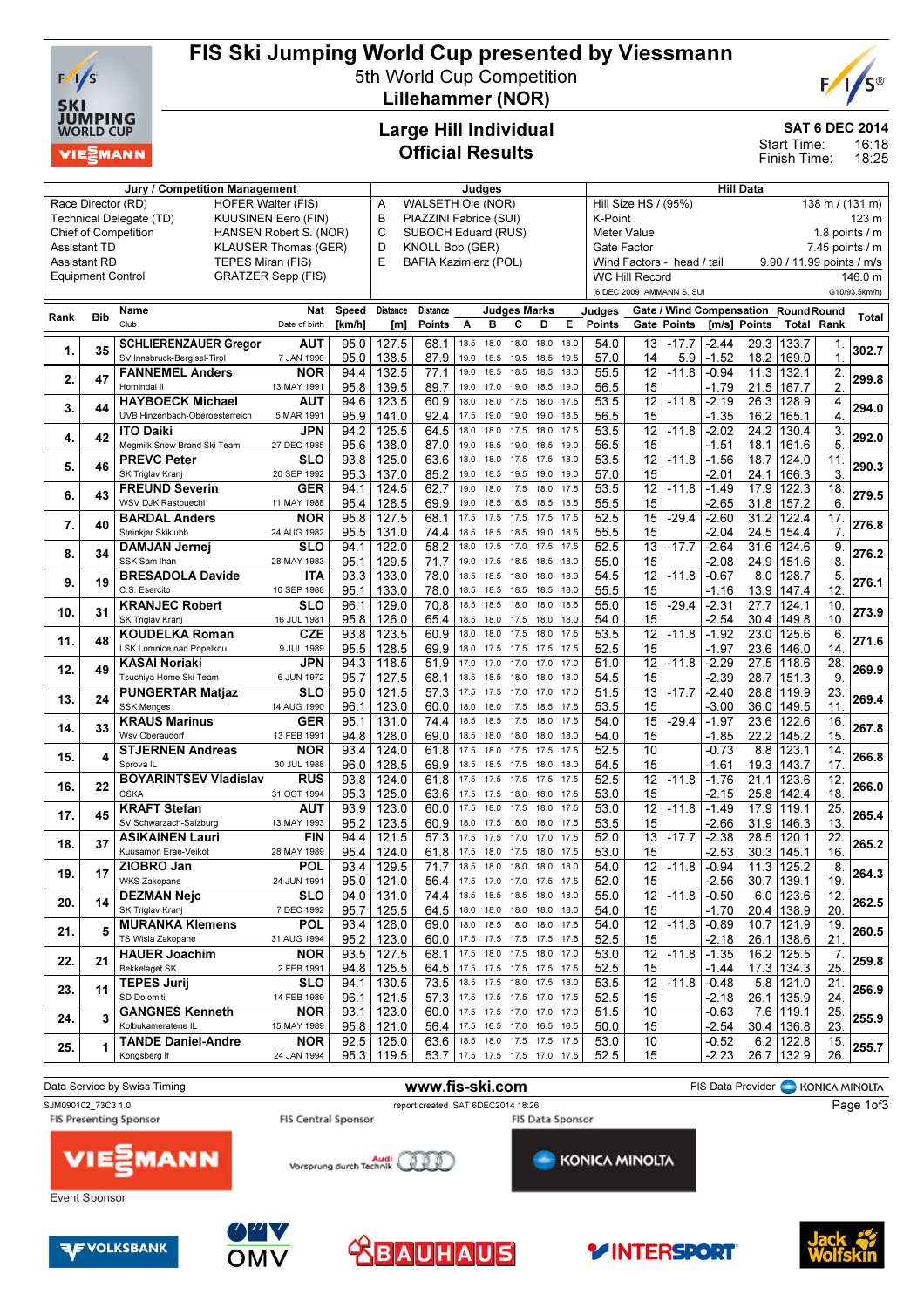

## FIS Ski Jumping World Cup presented by Viessmann

5th World Cup Competition



Lillehammer (NOR)

#### Large Hill Individual Official Results

SAT 6 DEC 2014

16:18 18:25 Start Time: Finish Time:

|      |                | <b>Name</b>                                                | <b>Nat</b>                | <b>Speed</b> | <b>Distance</b> | <b>Distance</b> |              |                     | <b>Judges Marks</b> |                          |              | Judges        |                 |             |                    |              | Gate / Wind Compensation Round Round |                 |              |
|------|----------------|------------------------------------------------------------|---------------------------|--------------|-----------------|-----------------|--------------|---------------------|---------------------|--------------------------|--------------|---------------|-----------------|-------------|--------------------|--------------|--------------------------------------|-----------------|--------------|
| Rank | <b>Bib</b>     | Club                                                       | Date of birth             | [km/h]       | [m]             | <b>Points</b>   | A            | B                   | C                   | D                        | E            | <b>Points</b> |                 | Gate Points |                    | [m/s] Points | Total                                | Rank            | <b>Total</b> |
| 26.  | $\overline{2}$ | <b>JOHANSSON Robert</b>                                    | <b>NOR</b>                | 92.6         | 123.5           | 60.9            |              | 17.0 17.5           | 17.0                | 16.5                     | 17.0         | 51.0          | 10              |             | $-0.59$            | 7.1          | 119.0                                | 27.             |              |
|      |                | Soere Aal IL                                               | 23 MAR 1990               | 95.5         | 121.5           | 57.3            | 17.0         | 17.0                | 17.0                | 17.0                     | 17.0         | 51.0          | 15              |             | $-2.05$            |              | 24.6 132.9                           | 26.             | 251.9        |
| 27.  | 9              | <b>ZOGRAFSKI Vladimir</b>                                  | <b>BUL</b>                | 93.3         | 128.5           | 69.9            | 18.0         | 17.5                | 18.0                | 17.0                     | 17.0         | 52.5          |                 | $12 - 11.8$ | $-0.64$            | 7.7          | 118.3                                | 29.             | 251.2        |
|      |                | <b>NSA</b>                                                 | 14 JUL 1993               | 94.8         | 120.5           | 55.5            | 17.5         | 17.5                | 17.0                | 17.0                     | 16.5         | 51.5          | 15              |             | $-2.16$            |              | 25.9 132.9                           | 26.             |              |
| 28.  | 13             | <b>KOBAYASHI Junshiro</b>                                  | <b>JPN</b>                | 93.2         | 139.0           | 88.8            | 12.0         | 12.0                | 12.0                | 11.0                     | 11.0         | 35.0          | $\overline{12}$ | $-11.8$     | $-0.05$            |              | 0.61112.6                            | f39.            | 251.1        |
|      |                | Megmilk Snow Brand Ski Team<br><b>ZNISZCZOL Aleksander</b> | 11 JUN 1991<br>POL        | 94.7<br>93.7 | 127.5           | 68.1<br>77.1    | 18.0<br>19.0 | 18.0<br>18.5        | 17.5<br>18.5        | 18.0<br>18.5             | 18.0<br>18.5 | 54.0<br>55.5  | 15<br>12        | $-11.8$     | $-1.37$<br>$-0.07$ | 0.8          | 16.4 138.5                           | 22.<br>20.      |              |
| 29.  | 12             | <b>KS Wisla Wisla</b>                                      | 8 MAR 1994                | 95.4         | 132.5<br>119.0  | 52.8            | 17.0         | 17.0                | 17.0                | 17.5                     | 17.0         | 51.0          | 15              |             | $-2.06$            | 24.7         | 121.6<br>128.5                       | 30.             | 250.1        |
|      |                | <b>HILDE Tom</b>                                           | NOR                       | 94.2         | 126.0           | 65.4            | 18.0         | 17.5                | 17.0                | 17.5                     | 17.5         | 52.5          |                 | $12 - 11.8$ | $-1.00$            | 12.0         | 118.1                                | 30.             |              |
| 30.  | 20             | Asker Skiklubb                                             | 22 SEP 1987               | 95.7         | 118.5           | 51.9            | 17.0         | 15.5                | 17.0                | 16.5                     | 16.5         | 50.0          | 15              |             | $-2.34$            | 28.1         | 130.0                                | 29.             | 248.1        |
|      |                | <b>DIETHART Thomas</b>                                     | <b>AUT</b>                | 93.7         | 128.0           | 69.0            | 18.5         | 18.0                | 18.0                | 18.5                     | 17.5         | 54.5          | 12              | $-11.8$     | $-0.63$            | 7.6          | 119.3                                | 24.             |              |
| 31.  | 6              | UVB Hinzenbach-Oberoesterreich                             | 25 FEB 1992               | 95.4         | 117.5           | 50.1            |              | 17.0 17.0           |                     | 17.0 17.0 17.5           |              | 51.0          | 15              |             | $-2.06$            | 24.7         | 125.8                                | 31.             | 245.1        |
|      |                |                                                            |                           |              |                 |                 |              |                     |                     |                          |              |               |                 |             |                    |              |                                      |                 |              |
|      |                | not qualified for final round                              |                           |              |                 |                 |              |                     |                     |                          |              |               |                 |             |                    |              |                                      |                 |              |
| 32.  | 8              | <b>FAIRALL Nicholas</b>                                    | <b>USA</b>                | 934          | 128.0           | 69.0            |              |                     |                     | 18.0 18.0 17.5 17.5 17.5 |              | 53.0          |                 | $12 - 11.8$ | $-0.65$            |              | 7.8 118.0                            | 31.             | 118.0        |
|      |                | Andover Outing Club<br><b>ZYLA Piotr</b>                   | 6 JUL 1989<br><b>POL</b>  | 95.1         | 127.5           | 68.1            | 18.0         | 18.0                | 17.5                |                          | 18.0         | 54.0          | 15              | $-29.4$     | $-2.08$            |              | 24.9 117.6                           | 32.             |              |
| 33.  | 32             | <b>KS Wisla Wisla</b>                                      | 16 JAN 1987               |              |                 |                 |              |                     |                     | 18.0                     |              |               |                 |             |                    |              |                                      |                 | 117.6        |
|      |                | <b>MAKSIMOCHKIN Mikhail</b>                                | <b>RUS</b>                | 93.1         | 127.5           | 68.1            | 18.0         | 18.0                | 18.0                | 17.5                     | 18.0         | 54.0          | 12              | $-11.8$     | $-0.57$            | 6.8          | 117.1                                | $\overline{33}$ |              |
| 34.  | 10             | Nizhniy Novgorod                                           | 29 AUG 1993               |              |                 |                 |              |                     |                     |                          |              |               |                 |             |                    |              |                                      |                 | 117.1        |
|      |                | <b>AMMANN Simon</b>                                        | SUI                       | 95.0         | 119.5           | 53.7            |              | 17.5 17.5           | 17.0 17.5           |                          | 17.5         | 52.5          | 14              | $-23.5$     | $-2.82$            |              | 33.8 116.5                           | 34.             |              |
| 35.  | 50             | SSC Toggenburg                                             | 25 JUN 1981               |              |                 |                 |              |                     |                     |                          |              |               |                 |             |                    |              |                                      |                 | 116.5        |
| 36.  | 16             | <b>HLAVA Lukas</b>                                         | <b>CZE</b>                | 94.0         | 124.0           | 61.8            |              |                     |                     | 18.0 17.5 17.0 17.5 17.5 |              | 52.5          | 12              | $-11.8$     | $-1.10$            |              | 13.2 115.7                           | 35.             | 115.7        |
|      |                | Dukla Liberec                                              | 10 SEP 1984               |              |                 |                 |              |                     |                     |                          |              |               |                 |             |                    |              |                                      |                 |              |
| 37.  | $\overline{7}$ | <b>HAZETDINOV Ilmir</b>                                    | <b>RUS</b>                | 93.4         | 127.0           | 67.2            | 18.0         | 18.0                |                     | 18.0 17.5 17.5           |              | 53.5          | 12              | $-11.8$     | $-0.43$            |              | 5.2 114.1                            | 36.             | 114.1        |
|      |                | <b>CSKA</b>                                                | 28 OCT 1991               |              |                 |                 |              |                     |                     |                          |              |               |                 |             |                    |              |                                      |                 |              |
| 38.  | 38             | <b>VELTA Rune</b><br>Lommedalen II                         | <b>NOR</b><br>19 JUL 1989 | 94.2         | 120.0           | 54.6            | 17.0         | 17.5                | 17.0                | 17.0                     | 17.5         | 51.5          | 13              | $-17.7$     | $-2.12$            | 25.4         | 113.8                                | 37.             | 113.8        |
|      |                | <b>LAMY CHAPPUIS Ronan</b>                                 | <b>FRA</b>                | 93.7         | 123.5           | 60.9            |              |                     |                     | 17.5 17.5 17.0 17.0 17.5 |              | 52.0          |                 | 12 - 11.8   | $-1.01$            | 12.1         | 113.2                                | $\overline{38}$ |              |
| 39.  | 15             | Bois D'amont                                               | 10 SEP 1993               |              |                 |                 |              |                     |                     |                          |              |               |                 |             |                    |              |                                      |                 | 113.2        |
|      |                | <b>EISENBICHLER Markus</b>                                 | <b>GER</b>                | 93.8         | 121.5           | 57.3            | 17.5         | 17.0                | 17.0                | 16.5                     | 17.5         | 51.5          | 12              | $-11.8$     | $-1.23$            | 14.7         | 111.7                                | 40.             |              |
| 40.  | 41             | <b>TSV Sieasdorf</b>                                       | 3 APR 1991                |              |                 |                 |              |                     |                     |                          |              |               |                 |             |                    |              |                                      |                 | 111.7        |
| 41.  | 23             | <b>KOIVURANTA Anssi</b>                                    | <b>FIN</b>                | 94.2         | 120.0           | 54.6            | 17.0         | 17.0                | 17.0                | 17.0                     | 17.0         | 51.0          | 12              | $-11.8$     | $-1.45$            | 17.4         | 111.2                                | 41.             | 111.2        |
|      |                | Kuusamon Erä-Veikot                                        | 3 JUL 1988                |              |                 |                 |              |                     |                     |                          |              |               |                 |             |                    |              |                                      |                 |              |
| 42.  | 26             | <b>JACOBSEN Anders</b>                                     | <b>NOR</b>                | 94.7         | 114.5           | 44.7            |              | 17.0 17.0 17.0 17.0 |                     |                          | 16.5         | 51.0          | 13              | $-17.7$     | $-2.75$            |              | 33.0 111.0                           | 42.             | 111.0        |
|      |                | Ringkollen Skiklubb                                        | 17 FEB 1985               |              |                 |                 |              |                     |                     |                          |              |               |                 |             |                    |              |                                      |                 |              |
| 43.  | 27             | <b>NEUMAYER Michael</b><br>SC 1906 Oberstdorf              | <b>GER</b><br>15 JAN 1979 | 95.2         | 115.0           | 45.6            |              | 16.0 17.0           | 16.5                | 16.5                     | 16.5         | 49.5          | 13              | $-17.7$     | $-2.75$            | 33.0         | 110.4                                | 43.             | 110.4        |
|      |                | <b>KOFLER Andreas</b>                                      | <b>AUT</b>                | 95.5         | 115.5           | 46.5            | 17.0         | 17.0                | 17.0                | 16.5                     | 17.0         | 51.0          | 14              | $-23.5$     | $-2.97$            |              | 35.6 109.6                           | 44              |              |
| 44.  | 39             | SV Innsbruck-Bergisel-Tirol                                | 17 MAY 1984               |              |                 |                 |              |                     |                     |                          |              |               |                 |             |                    |              |                                      |                 | 109.6        |
|      |                | <b>WANK Andreas</b>                                        | <b>GER</b>                | 96.0         | 120.5           | 55.5            | 17.5         | 17.0                | 17.0                | 17.0                     | 17.0         | 51.0          | 15              | $-29.4$     | $-2.62$            | 31.4         | 108.5                                | 45.             |              |
| 45.  | 28             | SC Hinterzarten                                            | 18 FEB 1988               |              |                 |                 |              |                     |                     |                          |              |               |                 |             |                    |              |                                      |                 | 108.5        |
| 46.  | 36             | <b>FREITAG Richard</b>                                     | <b>GER</b>                | 94.5         | 115.5           | 46.5            |              | 17.5 16.5           | 17.0                | 16.5 17.0                |              | 50.5          | 13              | $-17.7$     | $-2.33$            | 27.9         | 107.2                                | 46.             | 107.2        |
|      |                | SG Nickelhuette Aue                                        | 14 AUG 1991               |              |                 |                 |              |                     |                     |                          |              |               |                 |             |                    |              |                                      |                 |              |
| 47.  | 18             | <b>SHIMIZU Reruhi</b>                                      | <b>JPN</b>                | 93.8         | 120.5           | 55.5            | 17.0         | 17.0                | 17.0                | 17.0                     | 17.0         | 51.0          | 12              | $-11.8$     | $-0.74$            | 8.9          | 103.6                                | 47.             | 103.6        |
|      |                | Meamilk Snow Brand Ski Team                                | 4 DEC 1993                |              |                 |                 |              |                     |                     |                          |              |               |                 |             |                    |              |                                      |                 |              |
| 48.  | 25             | <b>NAGLIC Tomaz</b>                                        | <b>SLO</b>                | 93.8         | 113.0           | 42.0            | 15.5         | 16.5                | 16.5                | 15.5                     | 16.0         | 48.0          | 13              | $-17.7$     | $-2.57$            | 30.8         | 103.1                                | 48              | 103.1        |
|      |                | SSK Alpina Ziri<br><b>MATURA Jan</b>                       | 18 JUL 1989<br><b>CZE</b> | 95.6         | 116.5           | 48.3            |              | 17.0 17.5           | 17.0                | 16.5 17.0                |              | 51.0          | 15              | $-29.4$     | $-2.44$            | 29.3         | 99.2                                 | 49.             |              |
| 49.  | 30             | Dukla Liberec                                              | 29 JAN 1980               |              |                 |                 |              |                     |                     |                          |              |               |                 |             |                    |              |                                      |                 | 99.2         |
|      |                | <b>DESCOMBES SEVOIE Vincent</b>                            | <b>FRA</b>                | 95.3         | 113.0           | 42.0            |              | 16.0 16.5           |                     | 16.0 16.0 17.0           |              | 48.5          | 15              | $-29.4$     | $-2.61$            | 31.3         | 92.4                                 | 50.             |              |
| 50.  | 29             | Douanes - Chamonix                                         | 9 JAN 1984                |              |                 |                 |              |                     |                     |                          |              |               |                 |             |                    |              |                                      |                 | 92.4         |
|      |                |                                                            |                           |              |                 |                 |              |                     |                     |                          |              |               |                 |             |                    |              |                                      |                 |              |